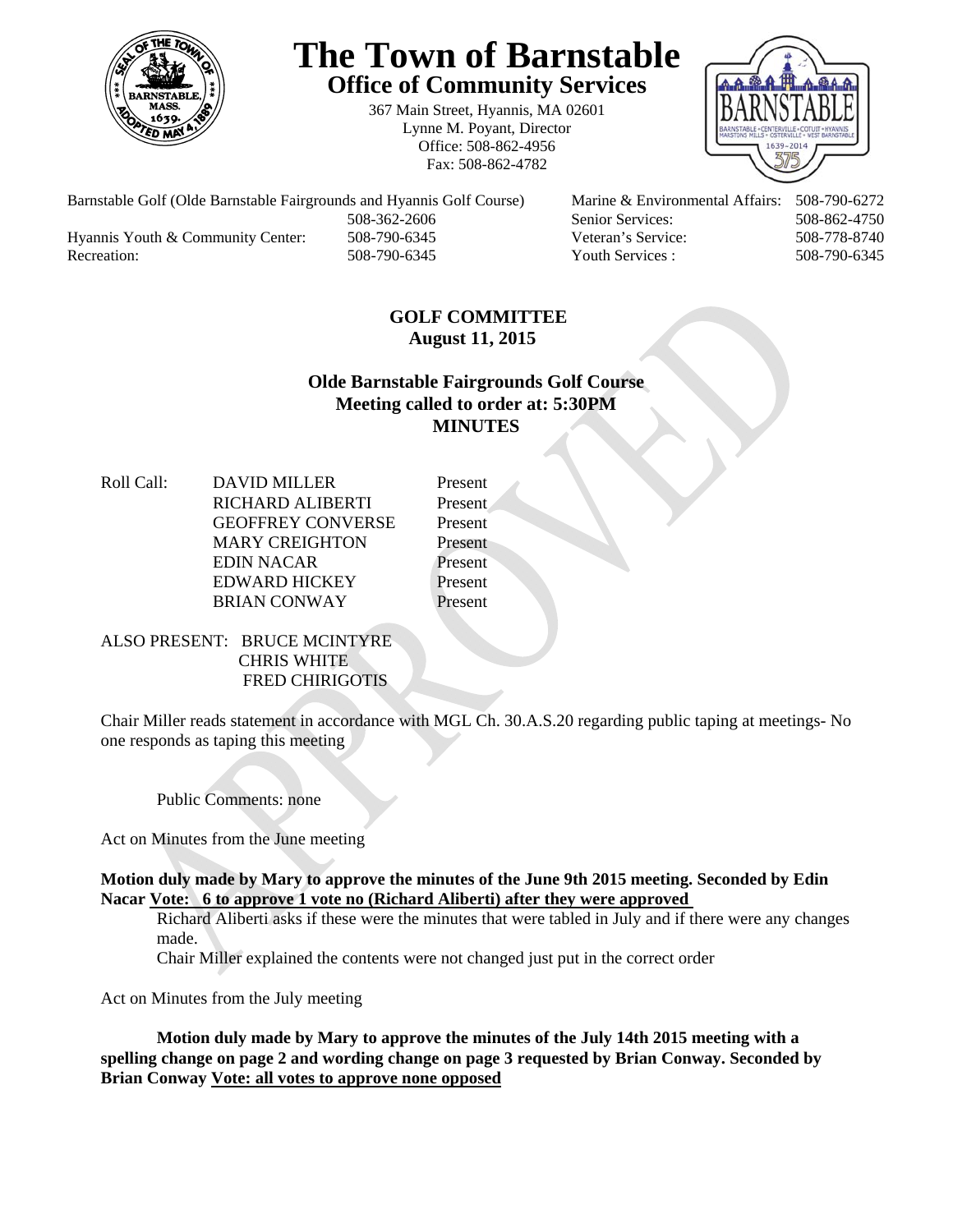#### Old Business

Proposed Fee Rates by Management: Bruce McIntyre

Bruce hands out and reads the Barnstable Golf Rate/Fee Rationale<sup>1</sup> to the Committee.

Bruce reads the FY 15 Rounds analysis to the committee

66071 Total rounds played at the 2 courses

39091 of them were played by pass holders which equals 60%

25090 were guest rounds which equals 40%, of that 3343 were residents which equals 5%

A total of 65% of the rounds are made up by resident and pass holders rounds

Bruce- We need to keep in mind that the remaining 35% of fee paying customers are contributing more than 50% to our annual operating budget, we do not want to loose any of those tee times. The only change on page 3 is the reduction of the over 80 to include all over 80's at \$500. On the next page we have reduced some of the resident golf fee rates at both courses at certain times by \$5 or more

Olde Barnstable Fairgrounds was ranked at #11 for the top 25 golf courses in New England

The last piece in the Golf Rate/ Fee Rationale handed out is the Marketing Plan. Play Golf on Cape Cod.com is a website that many courses on the cape have started to help promote golf on the Cape. We are still working on stay and play packages with the hotels. We are also working on a press kit and we sat down with Patti Lloyd of the Cape Cod Chamber of Commerce to go over some new ideas and changes on marketing and how to promote golf on the Cape.

Mary Creighton- Has a question on the resident greens fees and the days Sun – Thursday. Should that be Mon-Thurs? Bruce – It is actually starting 1pm on Sunday through Thursday Chair Miller explains that you can ask questions now then we will discuss and vote

Geoff Converse- Along the same lines on Mary's question there seems to be some confusion of the times and days and when the rates are reduced. Bruce- We will fix that to make it more clear

Brian Conway- Of the 66k rounds is that just counting 18 holes or is it 9 also. Bruce I believe it counts everything. Richard also asks that 9 holes are counted as a round. Bruce explains there are over 200 different types of round classifications that we use if you would like to see them we can furnish that. Chair Miller declines

Brian- on page 2 it talks about general fund tax support it is not a tax credit. Bruce it is not a tax credit it is support to the general fund.

Chair Miller asks the board their opinion on the proposal.

Brian- I like what has been done it is a nice touch for the super seniors well done Richard- In regards to the super seniors on the plaque upstairs at OBF the super seniors are not being recognized on them. We should be recognizing them, Bruce agrees. Chair Miller explains that those are supposed to be done and supported by the membership association.

Edin Nacar- I believe the simplifying super senior fee is a nice move and the resident offerings are also a nice touch and step in the right direction.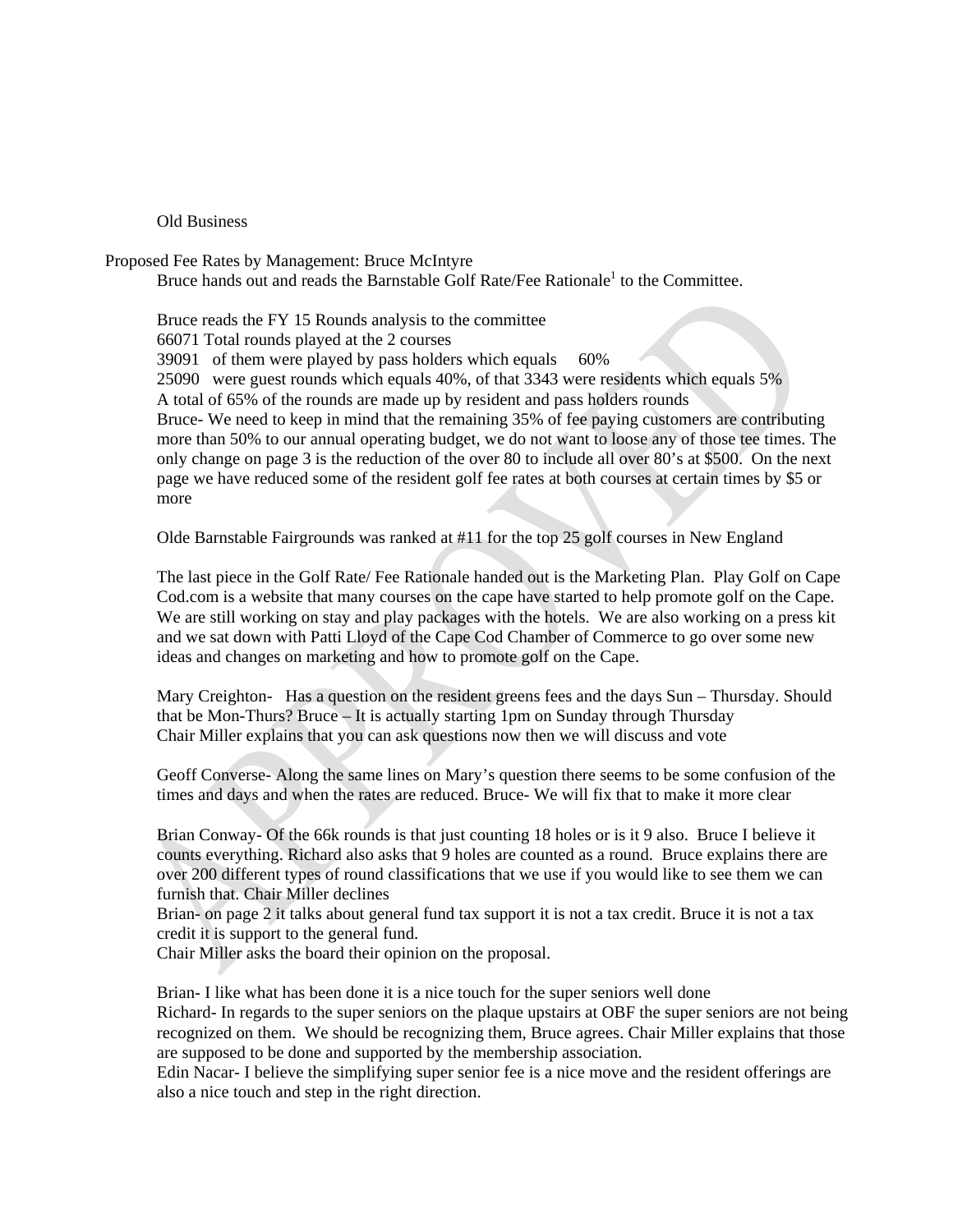Geoff- How may driving range passes did we have this year did it go up since we lowered the price. Bruce yes it went up and we extended it to 12 months. Geoff-That is great hopefully it will happen with the lowering of the FY16 fees also

Ed Hickey- I was looking at the space around here and is there a way to promote the space for other activities. Chair Miller – We can talk about this at the end. Any comments on the rates? Ed- No it looks good.

Mary Creighton- I believe you listened and it looks good.

Chair Miller- I do like the way it looks but I feel we need to watch the rates for residents and be careful not to loose membership fees.

Golf Advisory Board Vote on 2016 Fee Rates

Chair Miller asks for a motion to accept the package. **Edin makes a motion to accept package 2016 Rates/ Fees Ed Hickey seconds the motion. No Discussion: all voted to accept** 

Chair Miller- I would like to hear from Ed Hickey on the space ideas.

Ed Hickey- Has there been any other uses for this space here at OBF or the deck or lobby that could generate revenue? I'm not sure what the rules are but should it be something we look at. Bruce- This room is not in Ian's contract but he does have the ability to use it. This room has no windows so it has been hard to market; it has been tried in the past by other vendors. Topic Discussed

Chair Miller gave Mr. Hickey and action item on this subject and to report on it next meeting.

New Business

Golf Director's Report Bruce:

 -July was another strong month, play has been brisk the course are busy. We are running a promotion still at Hyannis Golf Course \$59 golf, cart and a small bucket. We have been averaging over 40 a day with this special and numbers are rising some days we have seen 80 players. The ADA project is fully underway at Hyannis and we are looking a mid September completion date at this time. We had a large event at Hyannis and the bathroom project did not create any problems. We also hope to get the other two CIP projects started at the courses this fall. The Town of Barnstable architect has been by to take measurement and start up the plans for the two projects.

Richard Aliberti- This building is only 23 years old did the architect put on a 30 or 40 year roof. Bruce the roof on Old Barnstable was a 20 year roof. The new roof will be a lifetime roof. Richard – Did you look at the original spec? Bruce- No I am going with the professionals on this one, if you remember we had many issues in the first few years.

Bruce- The Master Plan will be put back in the FY 17 CIP requests after a market analysis is done. Chair Miller- Are you doing early sign ups?

Bruce- Starting September 15 there will be early sign up for new members.

Director of Golf Maintenance Report Chris White:

 -We got much needed rain today the courses have been in great condition even though we had a few fairways burn out but we got the water to it and did the necessary things to get the moisture back and things are looking good again. We got nice new sand in the bunkers on 13 and edged them out, they are finishing the bunkers on 6 and we completed the fill in on the two back bunkers behind 10 green at OBF. Richard asked if there are any problems on 10 green with the trees. Chris- Over time we have been able to figure out